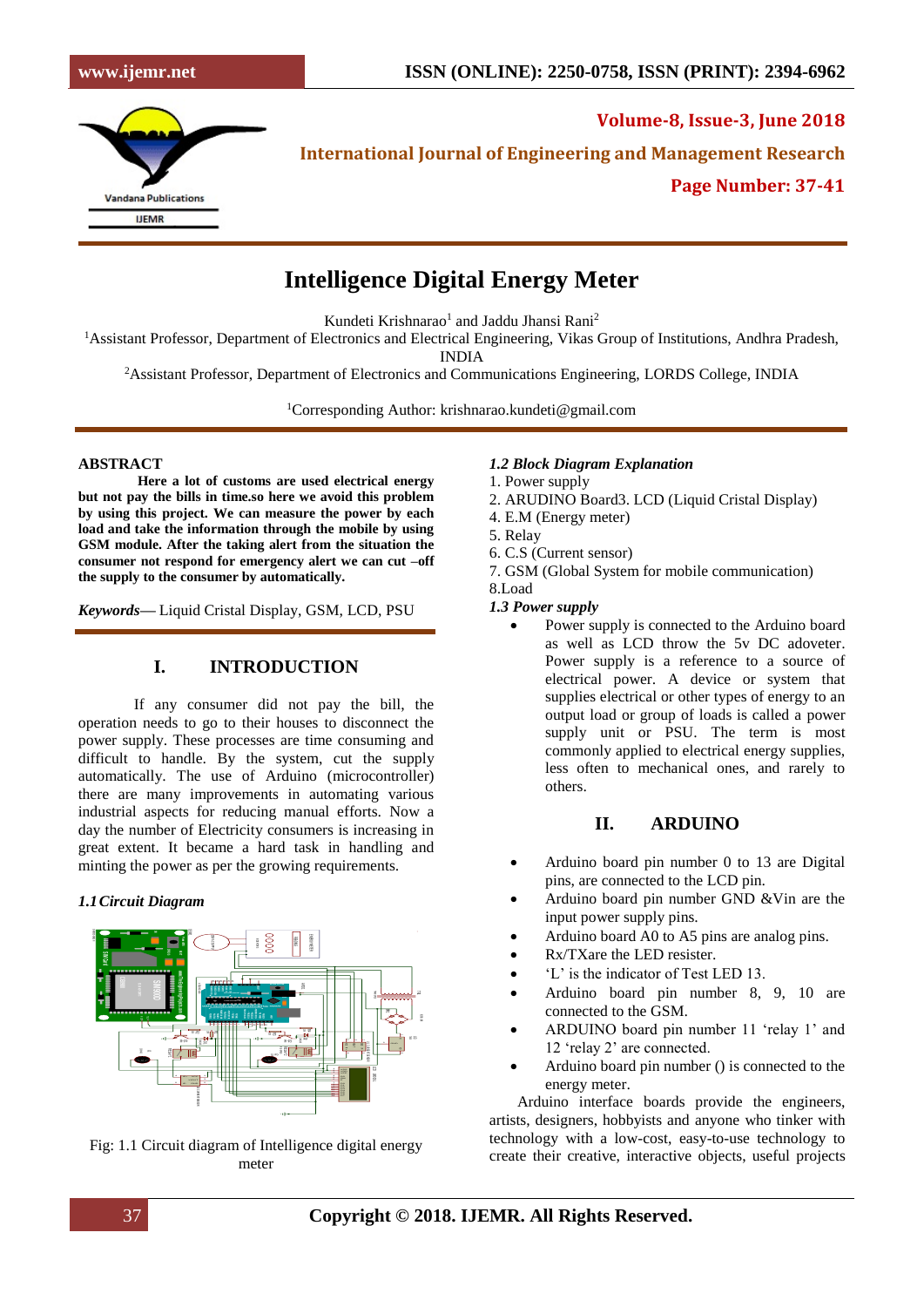etc., A whole new breed of projects can now be built that can be controlled from a computer.

*2.1 LCD (Liquid crystal display)*

- LCD Pin no 1, 3, 5  $\&$  16 are connected to the ground.
- LCD Pin number is  $2 \& 15$  are connected to the VCC (5V DC) supply.
- LCD Pin number 4 &6 are connected to ARDUNIO Board pin number 2 & 3.
- LCD Pin number 11, 12, 13  $&$  14 are connected to ARDUNIO Board pin number 4, 5, 6 & 7.

# **III. ENERGY METER**

- Energy meter is connected to the relay pin number 1 & Arduino board pin number () connected.
- Energy meter is a main load indicator device.

"A smart meter is an electronic device that records consumption of electrics energy in intervals of an hours or less and communicates that information at least daily back to the utility for monitoring and billing. … Unlike home energy monitors, smart meters can gather data for reporting."

#### *3.1 Applications*

- House Hold Purposes
- **Industries**
- **Hospitals**

#### *3.2Advantages*

- Installation is simple.
- Cost of manual maintenance is reduced.
- Monthly bills alert by SMS.
- Automatically easy to connect and disconnect.
- System accuracy is high.

#### *3.3 Power Supply*

Power supply is a reference to a source of electrical power. A device or system that supplies electrical or other types of energy to an output load or group of loads is called a power supply unit or PSU. The term is most commonly applied to electrical energy supplies, less often to mechanical ones, and rarely to others.



Fig3.1 Power supply on Arduino



Fig: 3.2 Arduino board

#### *3.4 Hardware specification*

- Microcontroller: ATmega328
- Operating Voltage: 5V
- Input Voltage(recommended):7-12V
- Input Voltage (limits): 6-20V
- Digital I/O Pins: 14 (of which 6 provide PWM output)
- Analog Input Pins: 6

*3.5 Arduino board explanation*

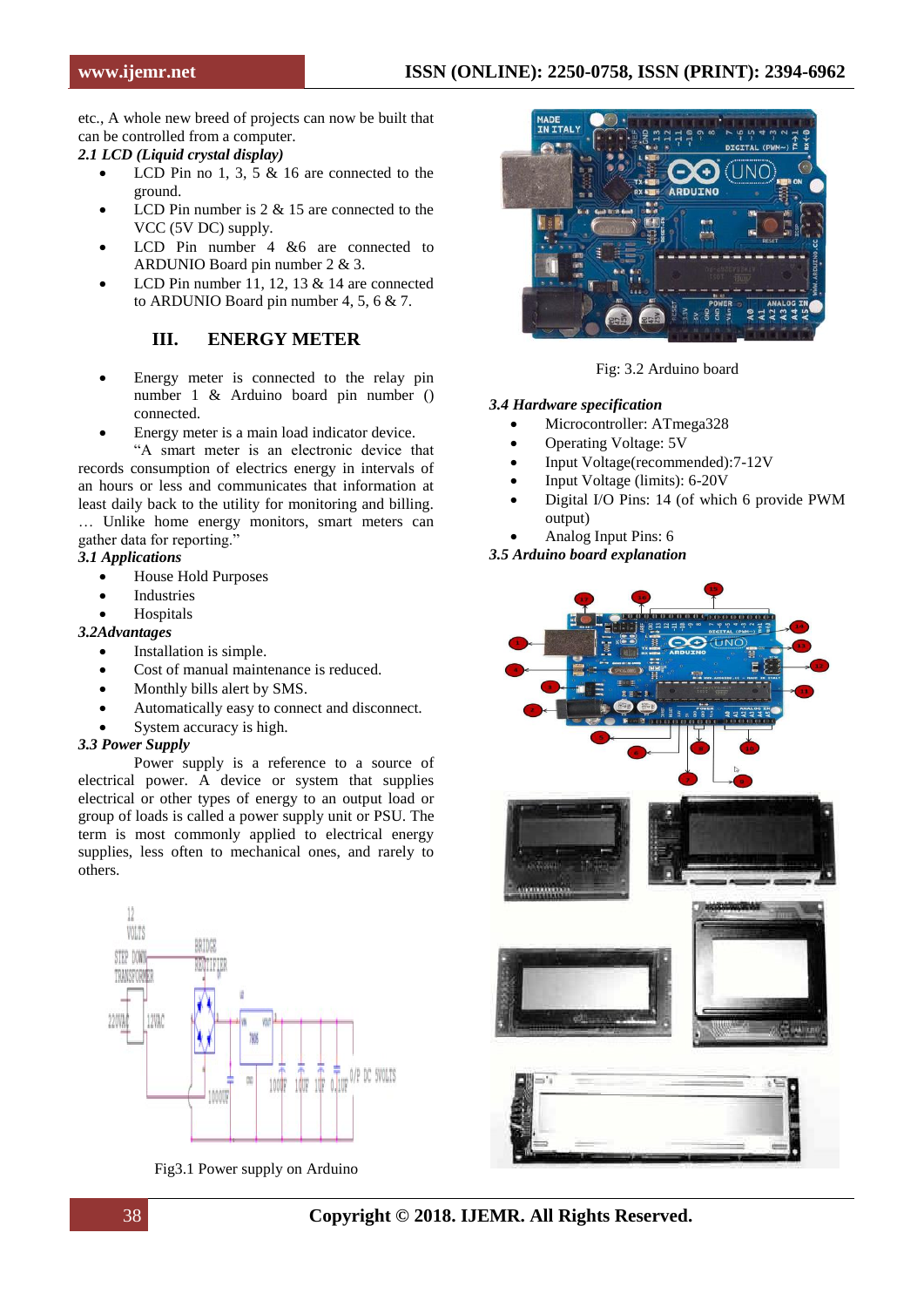# **IV. LCD (LIQUID CRYSTAL DISPLAY) SIZES**

Even limited to character-based modules, there is still a wide variety of shapes and sizes available. Line lengths of 8, 16,20,24,32 and 40 characters are all standard, in one, two and four-line versions. (as shown in fig 3.6)

*4.1Electrical block diagram*



4.1 Electrical block diagram for LCD

#### *4.2 PIN description*

Most LCDs with 1 controller has 14 Pins and LCDs with 2 controller has 16 Pins (two pins are extra in both for back-light LED connections). (as shown in fig 3.9)



4.2 Pin diagram of 1\*16 lines LCD



4.3 Digital energy meter



4.4 smart energy meter

**V. RELAY**



Fig: 5.1 relay



Fig: 5.2Relay construction

*5.1 Electrical Current Sensor*



Fig:5.3 Electrical current sensor

39 **Copyright © 2018. IJEMR. All Rights Reserved.**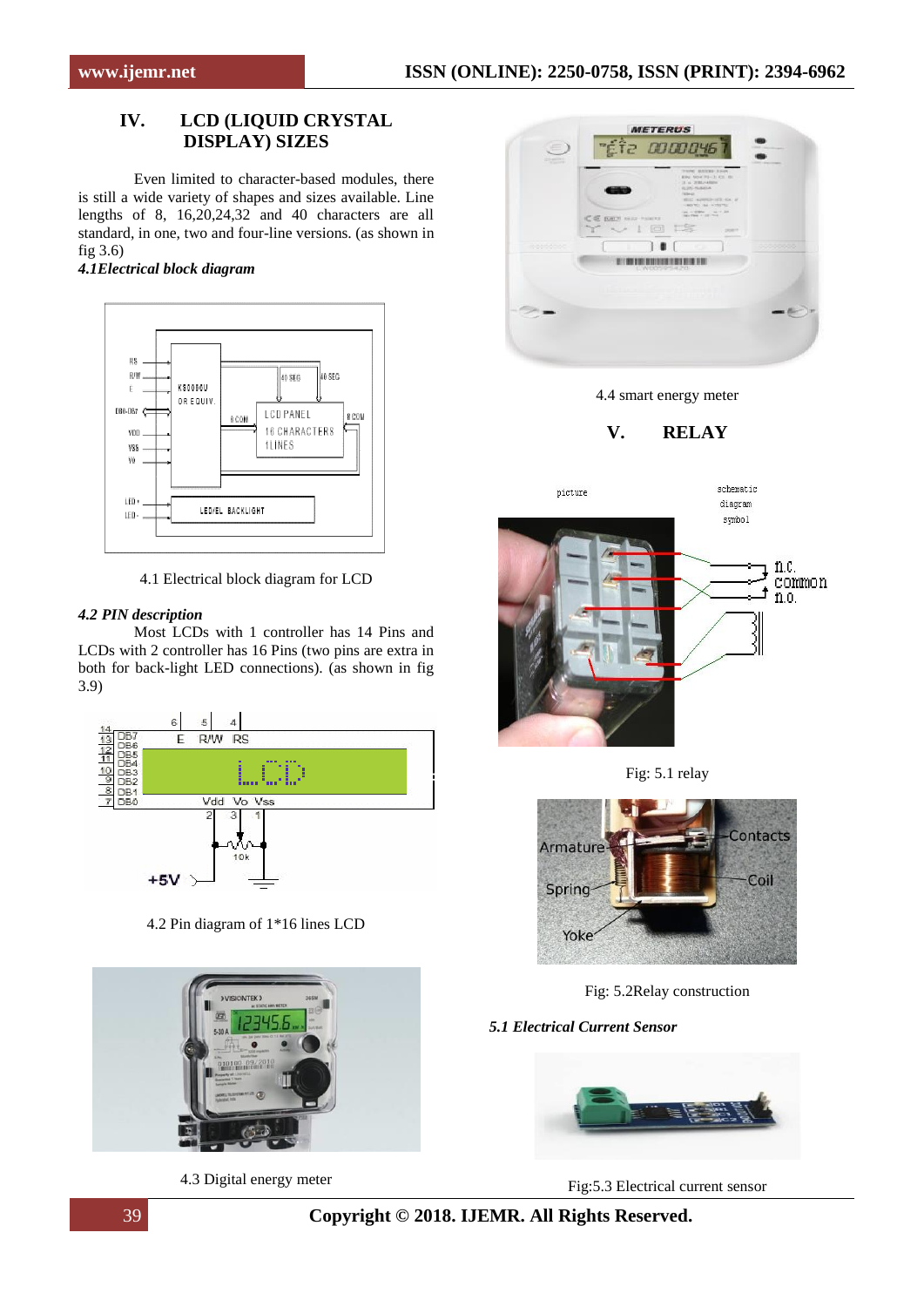The Allegro ACS75x family of current sensors provides economical and precise solutions for current sensing in industrial, automotive, commercial, and communications systems. The device package allows for easy implementation by the customer. Typical applications include motor control, load detection and management, power supplies, and overcurrent fault protection.



Fig: 5.4(a) Operation of sensor

# **VI. GSM (GLOBAL SYSTEM FOR MOBILE COMMUNICATIONS)**

GSM (Global System for Mobile communications) is a cellular network, which means that mobile phones connect to it by searching for cells in the immediate vicinity. GSM networks operate in four different frequency ranges. Most GSM networks operate in the 900 MHz or 1800 MHz bands. Some countries in the Americas use the 850 MHz and 1900 MHz bands because the 900 and 1800 MHz frequency bands were already allocated.



Fig: 6.1 GSM Network

*6.1 Our project kit*



Fig: 6.2 Project kit of Intelligence digital energy meter



Fig: 6.3 System is normal on condition



Fig: 6.4Load 1 is measure the current in the display



Fig:6.5 Load 2 is measure the current in the display